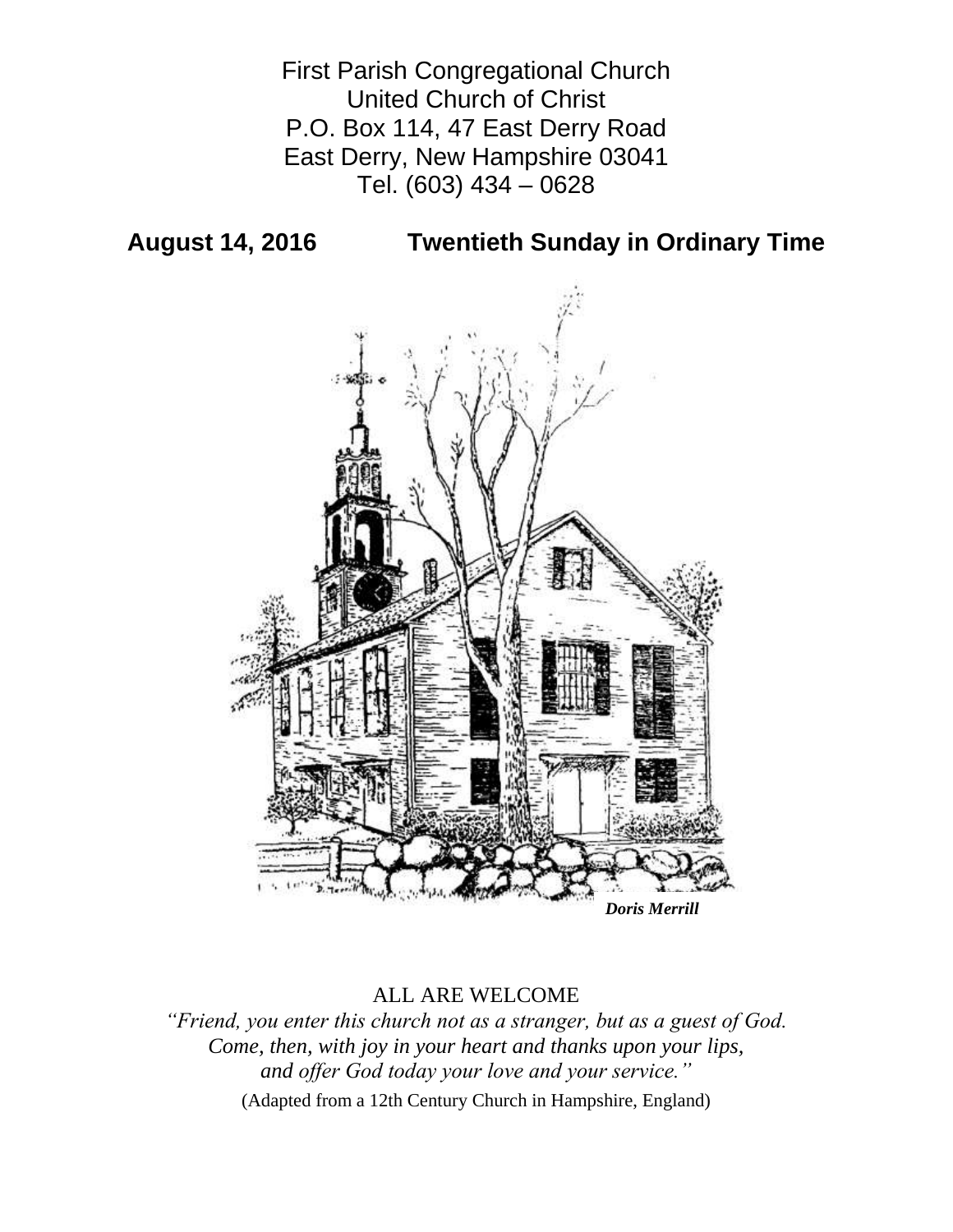*August 14, 2016 Twentieth Sunday in Ordinary Time*

**First Parish Congregational Church, United Church of Christ, is a community of faith built upon a firm foundation of worship, prayer and education.**

**In affirming diversity, we are dedicated to welcoming all people who seek the Word of God, Christian fellowship and service to others.**

**In partnership with Christ and led by the Holy Spirit,**

**we reach out to the ever-widening community through active and loving ministry.**

# **WELCOME TO ALL OF GOD'S CHILDREN**

WELCOME & ANNOUNCEMENTS; SHARING JOYS & CONCERNS

# **WE GATHER INTO THE PRESENCE OF GOD**

\*HYMN NO. 611 *"O Day of God Drew Near"*

\*CALL TO WORSHIP

One: We come together to listen for the voice of our Creator.

**All: In the steadfast love, God delivers us from our enemies.**

One: Let us remember the rich heritage we have received.

**All: And give thanks for God's grace and mercy.**

One: This is God's holy day, a time to lay aside narrow interests.

**All: Let us delight in the Word and works of our God.**

\*PRAYER OF INVOCATION

**We are known by you, gracious God, better than we know ourselves. You have given us life and you have renewed our spirits. You have carried us to the heights and you have dwelled with us in life's depths. You are our hope and our trust. Touch us here and dwell with us. Amen.**

\*SONG OF PRAISE #759 **Glory to the Creator, the Christ, the Holy Spirit, Three-in-One; as it was in the beginning, is now, and ever shall be, world without end. Amen. Amen.**

# **WE INVITE FORWARD GOD'S YOUNGER DISCIPLES**

*At this time, all children are invited to come forward for the children's offering, and children's time. An offering is not required for participation. All are welcome, especially first time visitors.*

CHILDREN'S OFFERING "*Jesus Loves Me"*

PRAYER OF DEDICATION (in unison)

**Dear God, we offer you our gifts with thanks and praise, be with us and guide us all of our days. Teach us how to love each other, and to shine your light into the world. Amen.**

# CHILDREN'S MESSAGE **Pastor Heidi** Pastor Heidi Pastor Heidi Pastor Heidi Pastor Heidi

THE LORD'S PRAYER

**Our Father, who art in heaven, Hallowed be Thy name. Thy kingdom come; Thy will be done; on earth as it is in heaven. Give us this day our daily bread and forgive us our debts as we forgive our debtors. Lead us not into temptation, but deliver us from evil; for Thine is the Kingdom, and the Power, and the Glory forever. Amen**. (Children and youth may now go to their classes.)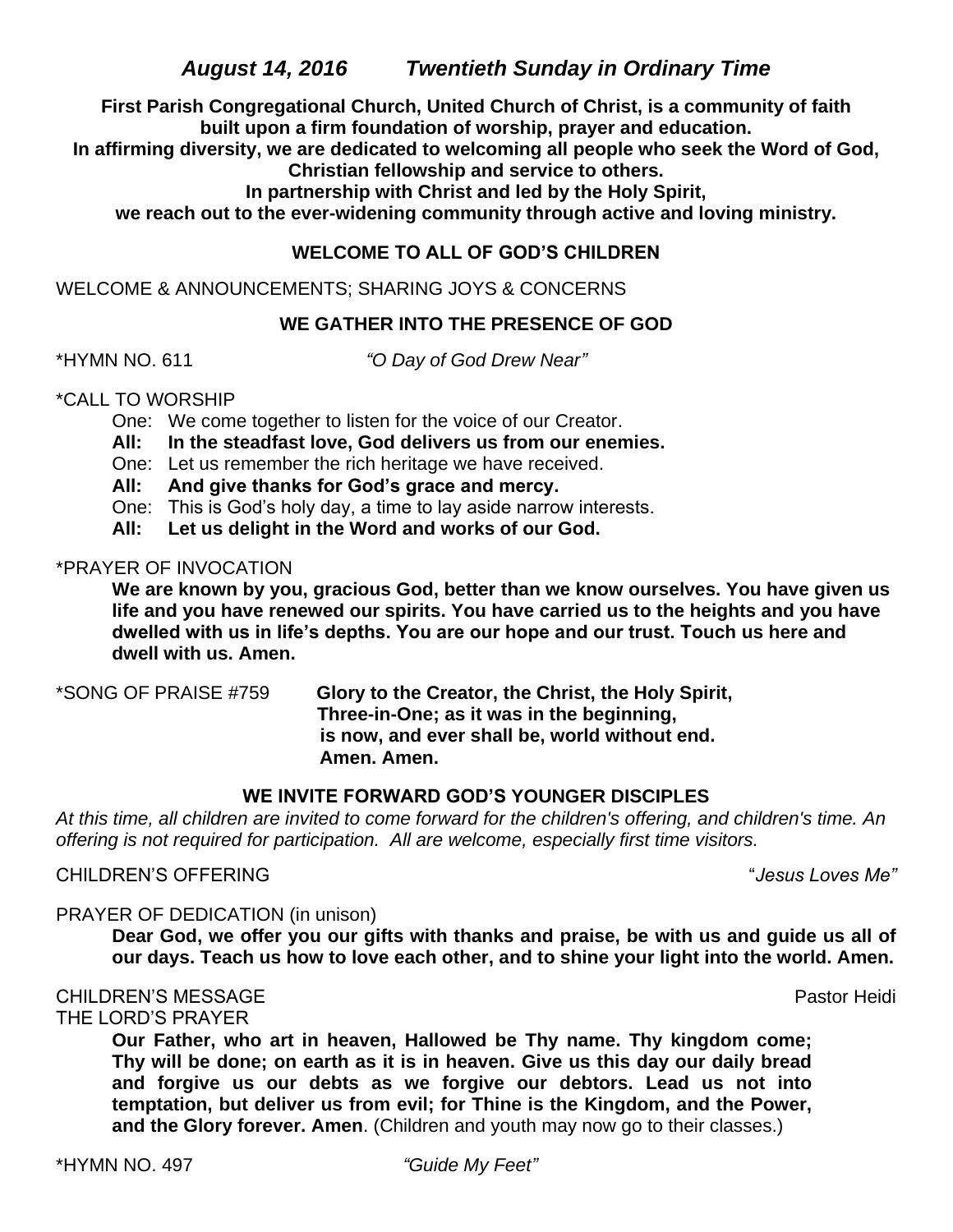## **WE ARE MOTIVATED TO SERVE**

| <b>MISSION MOMENT</b>     | The Friendship Center         | Carol                     |  |  |
|---------------------------|-------------------------------|---------------------------|--|--|
| WE HEAR GOD'S WORD FOR US |                               |                           |  |  |
| <b>OLD TESTAMENT</b>      | Jeremiah 1:4-10               | (O.T. p. 776)             |  |  |
| <b>NEW TESTAMENT</b>      | Luke 13:10-17                 | (N.T. p. 78)              |  |  |
| <b>SERMON</b>             | "Do your rules rule you?"     | The Rev. Dr. Deborah Roof |  |  |
|                           | <b>WE RESPOND WITH PRAYER</b> |                           |  |  |

PASTORAL PRAYER

### **WE RESPOND WITH OUR FINANCIAL GIFTS**

#### OFFERTORY INVITATION

Our gifts speak where we cannot go. They witness to people we will never meet. They praise God who has provided for us every day of our lives. Let us give thanks through our offerings.

#### OFFERTORY MUSIC

\*DOXOLOGY #780 **Praise God from whom all blessings flow; Praise God, all creatures here below; Praise God above, you heavenly host: Praise Father, Son, and Holy Ghost.**

#### \*PRAYER OF DEDICATION

**O God, we cannot forget all your benefits. Accept our offerings as expressions of praise and acts of true worship. We pour out our thanks for all you do for us. We are grateful for the opportunities you grant us to help others. May healing come to all who suffer and freedom be granted to those weighed down and bent over with heavy burdens. Use us and our gifts to bring the changes for good that you intend for our world. Amen.**

#### **WE GO OUT TO LOVE AND SERVE A LOVING, SERVING GOD**

\*HYMN NO. 391 *"In the Midst of New Dimensions"*

#### **BENEDICTION**

#### CONGREGATIONAL RESPONSE *Let There be Peace on Earth*

Let there be Peace on Earth and let it begin with me.

Let there be peace on earth - The peace that was meant to be.

With God, our Creator; Family all are we. Let me walk with my Neighbor In perfect harmony.

Let peace begin with me - Let this be the moment now.

With every step I take -Let this be my solemn vow.

To take each moment And live each moment in peace eternally.

Let there be peace on earth, And let it begin with me.

#### POSTLUDE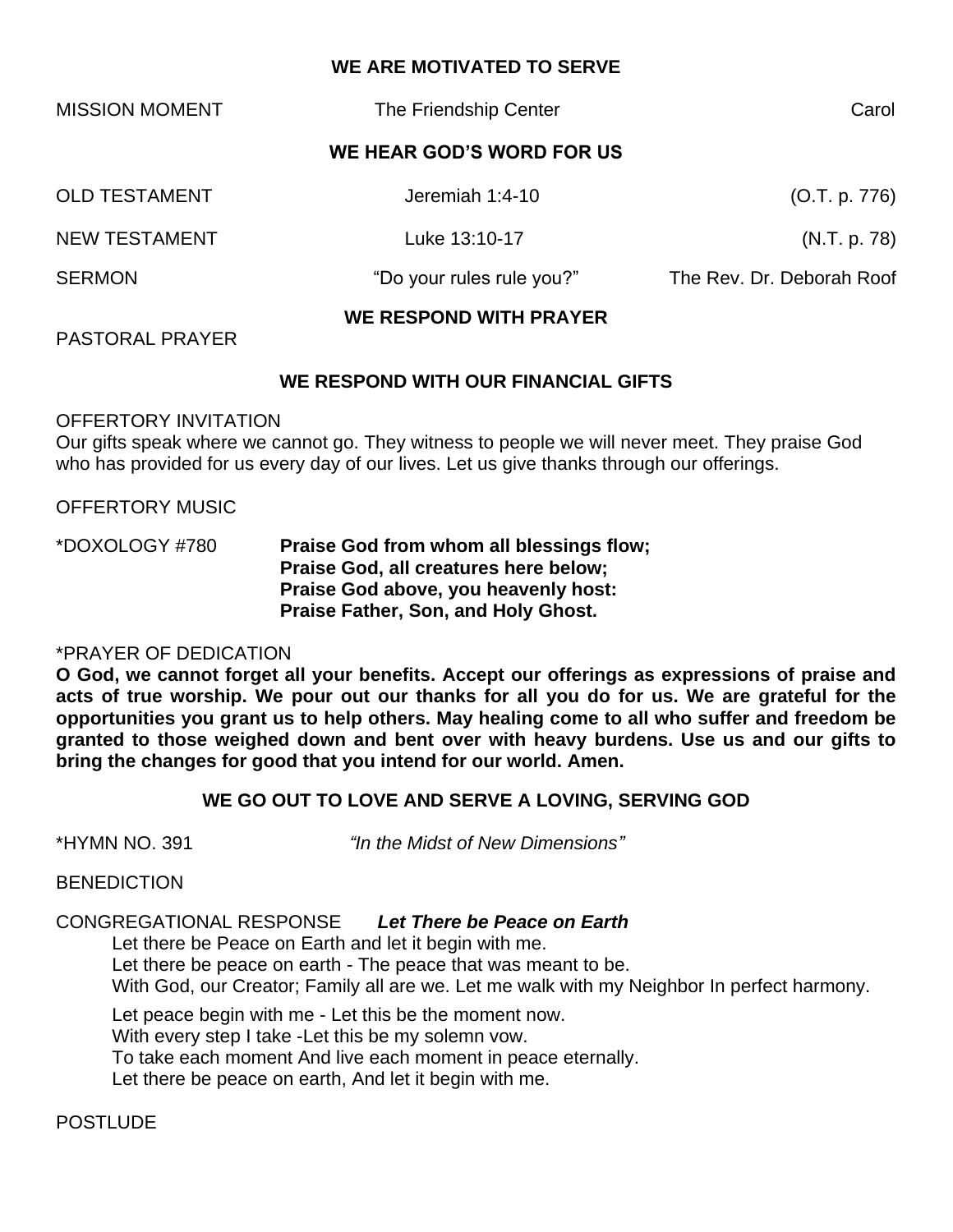*\*Indicates all that are able may stand.* MINISTERS OF THE CHURCH MINISTERS OF THE CHURCH DEACONS OF THE MONTH CINC Cindy Pingree and Reni Harnden LAY READER Fred Merrill USHERS Ken Gould and Diane Breeden

GREETER(s) GREETER(s) CREETER(s) PASTOR THE Rev. Dr. Deborah Roof ASSOCIATE PASTOR **The Rev. Heidi Carrington Heath** MUSIC DIRECTOR **Susan Handy** Susan Handy ACCOMPANIST/ORGANIST ACCOMPANIST ACCOMPANIST/ORGANIST INTERIM ADMINISTRATIVE ASSISTANT NEWSLEY AND Rebecca Cobban

Dee Deranian and Shirley Dickason Michael Bryan

#### **First Parish Congregational Church, United Church of Christ**

PO BOX 114, 47 East Derry Rd East Derry, NH 03041 Tel. 603.434.0628 Fax. 603.437.3001 Interim Office Manager: Rebecca Cobban Email: officemgr@fpc-ucc.org Office Hours: Monday-Friday 10:00 AM – 4:30 PM Our website [www.fpc-ucc.org](http://www.fpc-ucc.org/) Find us and 'friend us' on Faceboo[k www.facebook.com/fpcucc](http://www.facebook.com/fpcucc)



**\*\*\*There will be a Congregation Informational Gathering after worship. At this meeting the Building Advisory Committee (BAC) will report on the current status of the construction as well as looking forward.**

| <b>Finance Committee</b>                                                                           |                 |                 |  |  |
|----------------------------------------------------------------------------------------------------|-----------------|-----------------|--|--|
| <b>HOW ARE WE DOING?</b>                                                                           |                 |                 |  |  |
| <b>Financial Report as of 8/9/16</b>                                                               | <b>Received</b> | <b>Budgeted</b> |  |  |
| <b>Pledges year to date:</b>                                                                       | \$120,123       | \$122,500       |  |  |
| <b>Plate year to date:</b>                                                                         | \$17,315        | \$16,333        |  |  |
| Should you have any questions please feel free to ask any member of the Finance Committee. You can |                 |                 |  |  |

Should you have any questions please feel free to ask any member of the Finance Committee. You can also email Chris O'Brien at chrisobrienct@yahoo.com with any questions or concerns. Finance Committee meets the second Monday of the month at 7:00 p.m. All are welcome to attend.